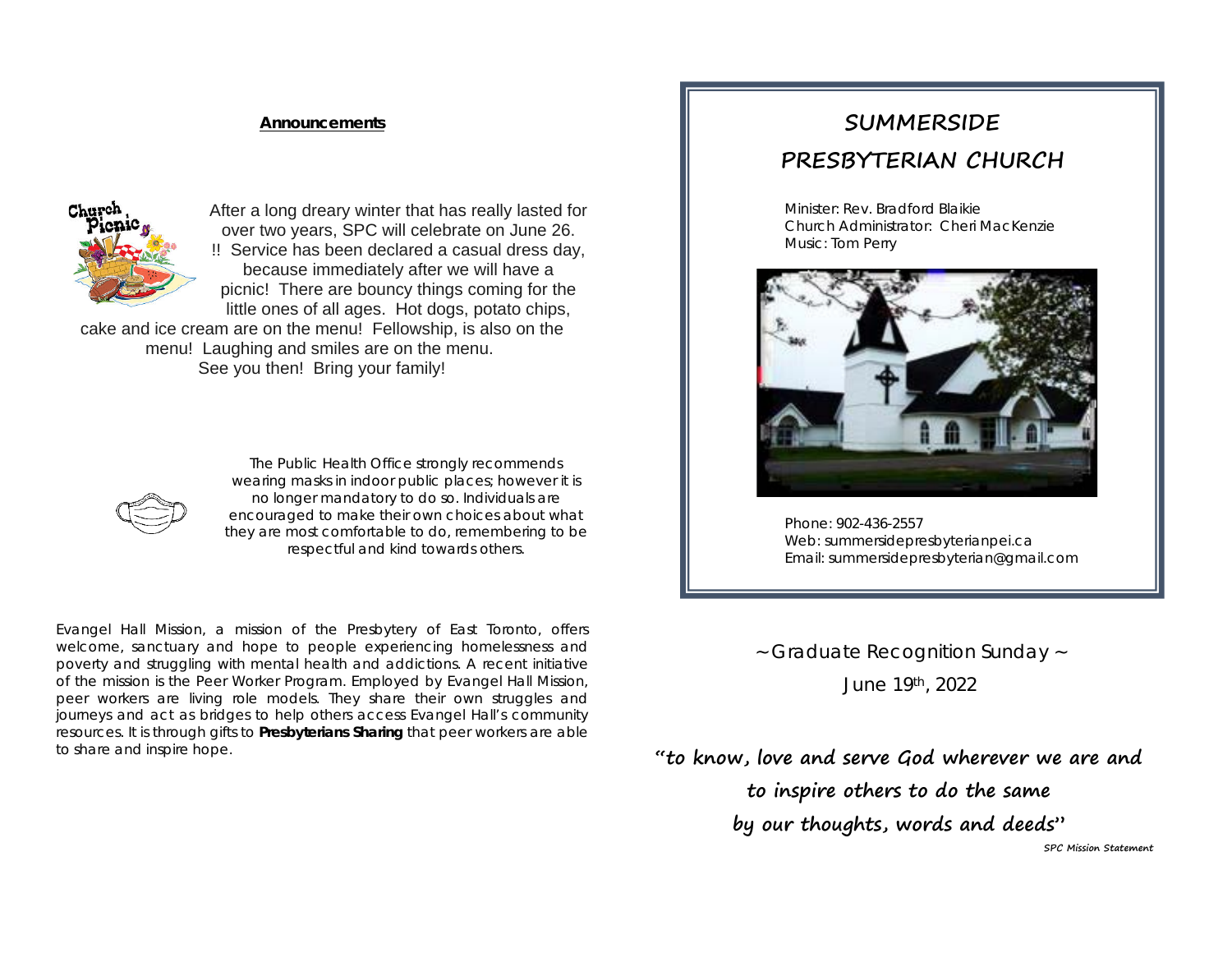## **Our Approach to God**

Call to Worship:

Happy are those who walk in God's ways. **Blessed are those who observe God's commandments.**

Faithful are those whose eyes are fixed on righteousness. **Joyful are those whose hearts are filled with praise.**

> Come, let us love the Lord our God. **We come to worship the One who leads us in the ways of life.**

Hymn: **#467 Praise, my soul, the God who crowns you** *(vs. 1, 2, 4)*

Opening Prayers

*Our Father who art in Heaven, Hallowed be thy name. Thy kingdom come, thy will be done on earth as it is in Heaven. Give us this day our daily bread and forgive us our debts as we forgive our debtors. And lead us not into temptation, but deliver us from evil, for thine is the kingdom, the power and the glory, forever and ever, Amen.*

Assurance of God's Love

Welcome & Announcements

Hymn: **#592 I, the Lord of sea and sky**

## **Listening for God's Word**

Prayer for Understanding

*♫ Open our hearts, open our minds. ♫ Open our lives to you, O loving God. Open our hearts.*

Scripture Reading: Exodus 3:1 – 4:20 *(selected verses)*

Ministry of Music: *"In That Holy Place"*

Message: *"Who Am I?"*

Hymn: **A Student's Prayer**

# **Our Response to God's Word**

**Offering** 

*Praise God from whom all blessings flow. Praise God all creatures high & low Praise God in Jesus fully known: Creator, Word and Spirit one.*

Pastoral Prayer

*♫ Hear our prayer, O God. Hear our prayer, O God. ♫ Incline your ear to us, and grant us your peace.*

Hymn: #634 Will you come and follow me

Benediction & Dismissal: **Walk With Me**

**\* \* \* \* \* \* \* \* \* \* \* \* \* \* \* \* \* \* \* \* \* \* \* \* \* \* \* \* \* \***

As you prepare for this morning's service to begin, you are invited to reflect on the following…

What is better than an ordinary day? An ordinary day lets you catch up on small tasks, or it gives you time to have a nap, or it gives you time to clear out the garage. The season after Pentecost is both long and ordinary.

The seasons of the Christian church are organized around two major celebrations – Christmas and Easter. The long period of time (33 or 34 Sundays) between Pentecost Sunday and Advent have long been referred to as Pentecost Season (the season after Pentecost) or Ordinary Time. The original meaning of Ordinary Time seems not to have the meaning of mundane or common. Rather, it meant "counted time" – the time counted between Pentecost and Advent. Traditionally, this time focused on the mission of the church to the world.

Sometimes church leaders jokingly say that the long stretch of time from Pentecost Sunday in the Spring to Advent in the fall contains all the parts of the church year left over after everything else has been accounted for. It is a time for growth. Hence, the colour green. In the Old Testament, the Hebrew word for "green" also means "young." Pentecost season is a time for doing ordinary things – teaching the young, growing, learning, experimenting changing, thinking. This long season is a time to reflect on how to live under the guidance of God's Spirit.

*In what ways will I grow and change in this long season? What delights me about Ordinary time? How can I engage in the mission of the church to the world?*

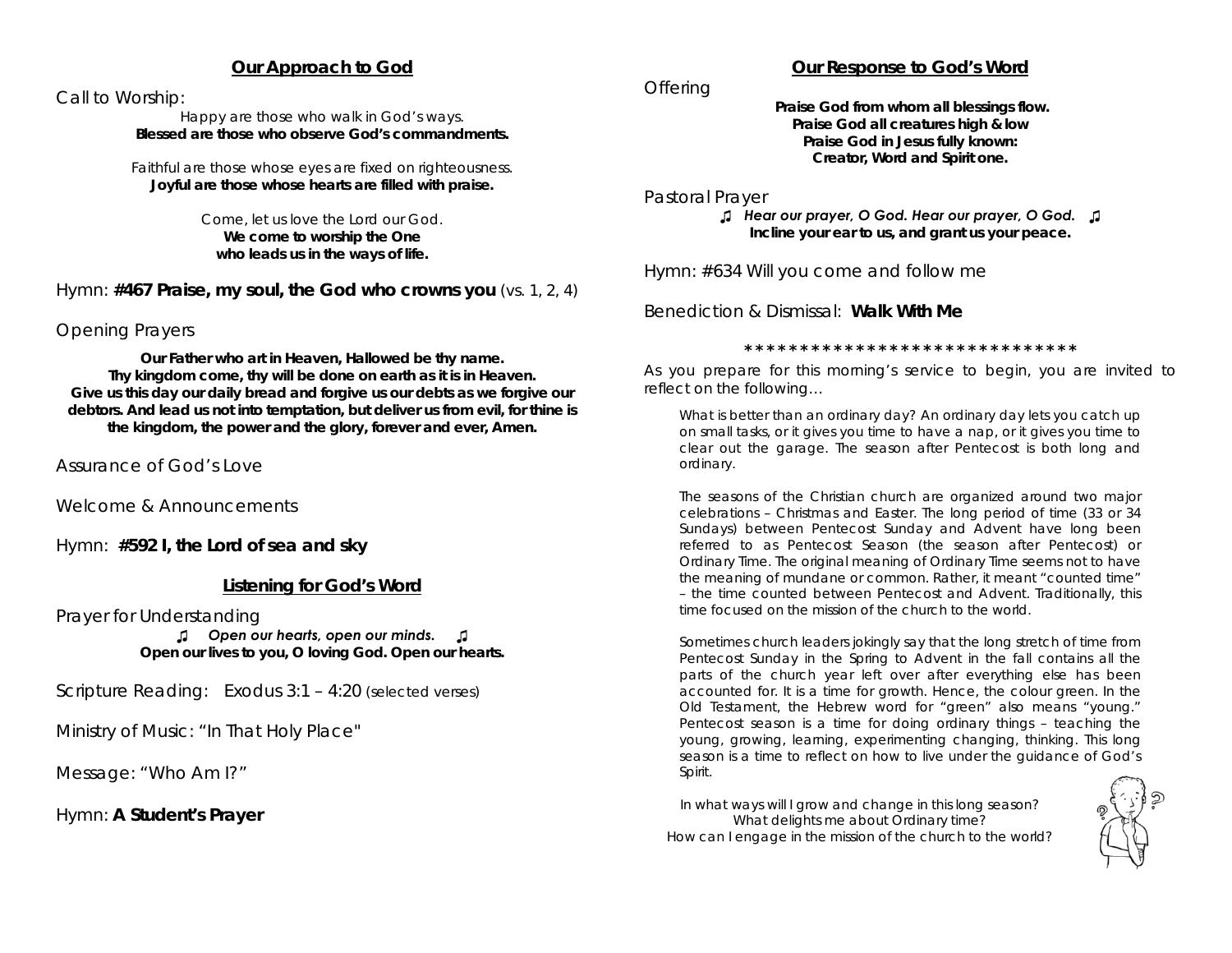### **Scripture Reading:** Exodus 3:1-12 (CEV)

One day, Moses was taking care of the sheep and goats of his fatherin-law Jethro, the priest of Midian, and Moses decided to lead them across the desert to Sinai, the holy mountain. **<sup>2</sup>** There an angel of the Lord appeared to him from a burning bush. Moses saw that the bush was on fire, but it was not burning up. **<sup>3</sup>** "This is strange!" he said to himself. "I'll go over and see why the bush isn't burning up."

**<sup>4</sup>** When the Lord saw Moses coming near, he called him by name from the bush, and Moses answered, "Here I am."

**<sup>5</sup>** God replied, "Don't come any closer. Take off your sandals—the ground where you are standing is holy. **<sup>6</sup>** I am the God who was worshiped by your ancestors Abraham, Isaac, and Jacob."

Moses was afraid to look at God, and so he hid his face.

### **<sup>7</sup>** The Lord said:

I have seen how my people are suffering as slaves in Egypt, and I have heard them beg for my help because of the way they are being mistreated. I feel sorry for them, **<sup>8</sup>** and I have come down to rescue them from the Egyptians.

I will bring my people out of Egypt into a country where there is a lot of good land, rich with milk and honey… **<sup>9</sup>** My people have begged for my help, and I have seen how cruel the Egyptians are to them. **<sup>10</sup>** Now go to the king! I am sending you to lead my people out of his country.

**<sup>11</sup>** But Moses said, "Who am I to go to the king and lead your people out of Egypt?"

**<sup>12</sup>** God replied, "I will be with you. And you will know that I am the one who sent you, when you worship me on this mountain after you have led my people out of Egypt."

**<sup>13</sup>** Moses answered, "I will tell the people of Israel that the God their ancestors worshiped has sent me to them. But what should I say, if they ask me your name?"

#### **14-15** God said to Moses:

I am the eternal God. So tell them that the Lord, whose name is "I Am," has sent you. This is my name forever, and it is the name that people must use from now on…

Moses asked the Lord, "Suppose everyone refuses to listen to my message, and no one believes that you really appeared to me?"

**<sup>2</sup>** The Lord answered, "What's that in your hand?"

"A walking stick," Moses replied.

**<sup>3</sup>** "Throw it down!" the Lord commanded. So Moses threw the stick on the ground. It immediately turned into a snake, and Moses jumped back.

**<sup>4</sup>** "Pick it up by the tail!" the Lord told him. And when Moses did this, the snake turned back into a walking stick.

**<sup>5</sup>** "Do this," the Lord said, "and the Israelites will believe that you have seen me, the God who was worshiped by their ancestors Abraham, Isaac, and Jacob."

**<sup>6</sup>** Next, the Lord commanded Moses, "Put your hand inside your shirt." Moses obeyed, and when he took it out, his hand had turned white as snow—like someone with leprosy.

**<sup>7</sup>** "Put your hand back inside your shirt," the Lord told him. Moses did so, and when he took it out again, it was as healthy as the rest of his body.

**8-9** Then the Lord said, "If no one believes either of these miracles, take some water from the Nile River and pour it on the ground. The water will immediately turn into blood."

**<sup>10</sup>** Moses replied, "I have never been a good speaker. I wasn't one before you spoke to me, and I'm not one now. I am slow at speaking, and I can never think of what to say."

**<sup>11</sup>** But the Lord answered, "Who makes people able to speak or makes them deaf or unable to speak? Who gives them sight or makes them blind? Don't you know that I am the one who does these things? **<sup>12</sup>** Now go! When you speak, I will be with you and give you the words to say."

**<sup>13</sup>** Moses begged, "Lord, please send someone else to do it."

**<sup>14</sup>** The Lord became angry with Moses and said:

What about your brother Aaron, the Levite? I know he is a good speaker. He is already on his way here to visit you, and he will be happy to see you again. **15-16** Aaron will speak to the people for you,